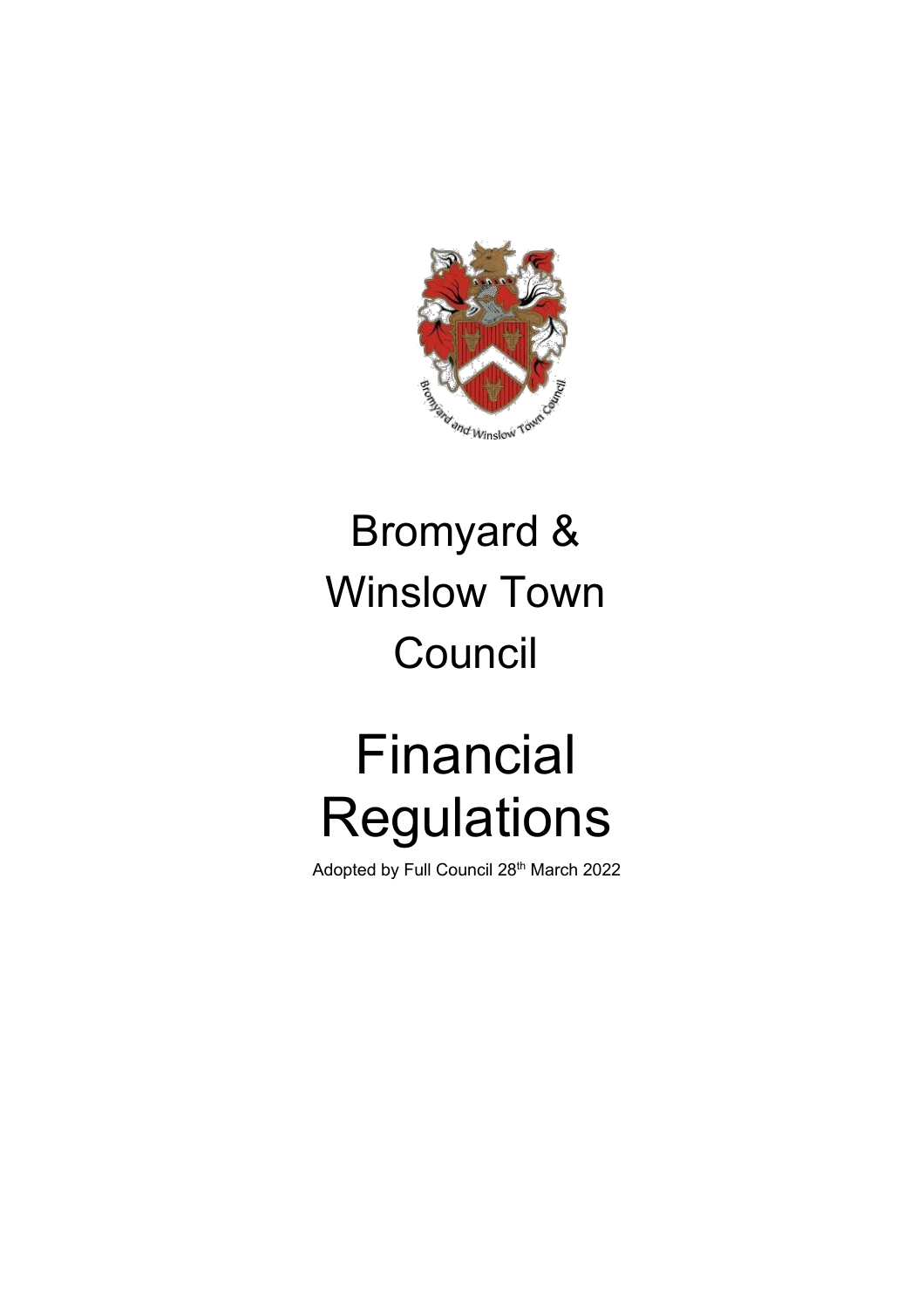### **INDEX**

 $\begin{array}{c} \hline \end{array}$ 

|    | 2. ACCOUNTING AND AUDIT (INTERNAL AND EXTERNAL) 5        |  |
|----|----------------------------------------------------------|--|
|    | 3. ANNUAL ESTIMATES (BUDGET) AND FORWARD PLANNING  7     |  |
| 4. |                                                          |  |
| 5. | BANKING ARRANGEMENTS AND AUTHORISATION OF PAYMENTS 8     |  |
| 6. |                                                          |  |
|    |                                                          |  |
|    |                                                          |  |
|    |                                                          |  |
|    |                                                          |  |
|    |                                                          |  |
|    | 12. PAYMENTS UNDER CONTRACTS FOR BUILDING OR OTHER       |  |
|    | CONSTRUCTION WORKS (PUBLIC WORKS CONTRACTS) 16           |  |
|    |                                                          |  |
|    |                                                          |  |
|    |                                                          |  |
|    |                                                          |  |
|    | 17. SUSPENSION AND REVISION OF FINANCIAL REGULATIONS  18 |  |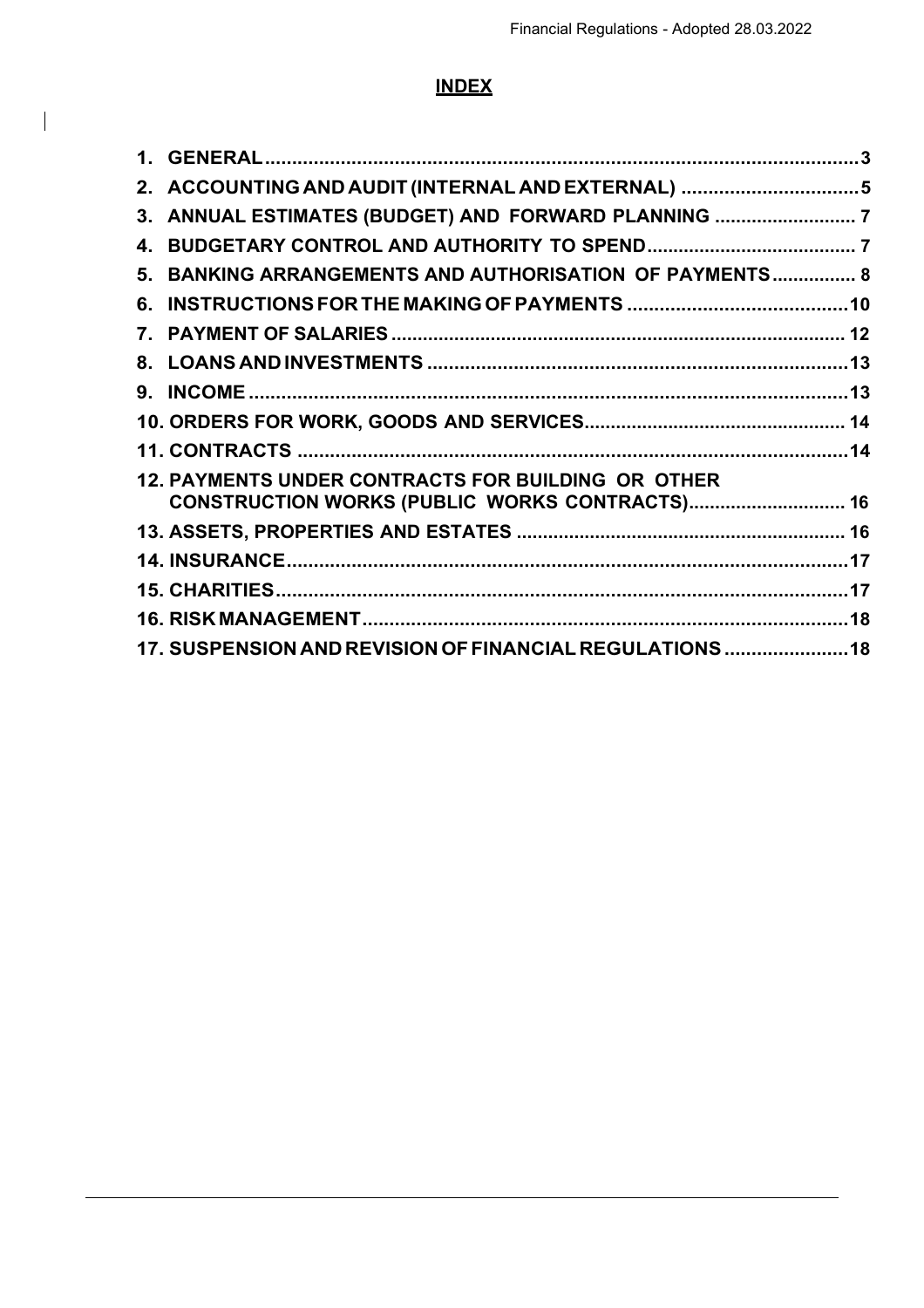<span id="page-2-0"></span>These Financial Regulations were adopted by Bromyard & Winslow Town Council at its Meeting held on Monday 28<sup>th</sup> March 2022.

#### **1. GENERAL**

- 1.1. These financial regulations govern the conduct of financial management by the Council and may only be amended or varied by resolution of the Council. Financial regulations are one of the Council's three governing policy documents (Standing Orders, Financial Regulations and Code of Conduct) providing procedural guidance for members and officers. Financial regulations must be observed in conjunction with the Council's standing orders and any individual financial regulations relating to contracts.
- 12. The Council is responsible in law for ensuring that its financial management is adequate and effective and that the Council has a sound system of internal control which facilitates the effective exercise of the Council's functions, including arrangements for the management of risk.
- 1.3. The Council's accounting control systems must include measures:
	- for the timely production of accounts;
	- that provide for the safe and efficient safeguarding of public money;
	- to prevent and detect inaccuracy and fraud; and
	- identifying the duties of officers.
- 1.4. These financial regulations demonstrate how the Council meets these responsibilities and requirements.
- 1.5. At least once a year, prior to approving the Annual Governance Statement, the Council must review the effectiveness of its system of internal control which shall be in accordance with proper practices.
- 1.6. Deliberate or wilful breach of these Regulations by an employee may give rise to disciplinary proceedings.
- 1.7. Members of Council are expected to follow the instructions within these Regulations and not to entice employees to breach them. Failure to follow instructions within these Regulations brings the office of Councillor into disrepute.
- 1.8. The Responsible Financial Officer (RFO) holds a statutory office and must be appointed by the Council. The Clerk has been appointed as RFO for this Council and these regulations will apply accordingly.
- 1.9. The RFO;
	- acts under the policy direction of the Council;
	- administers the Council's financial affairs in accordance with all Acts, Regulations and proper practices;
	- determines on behalf of the Council its accounting records and accounting control systems;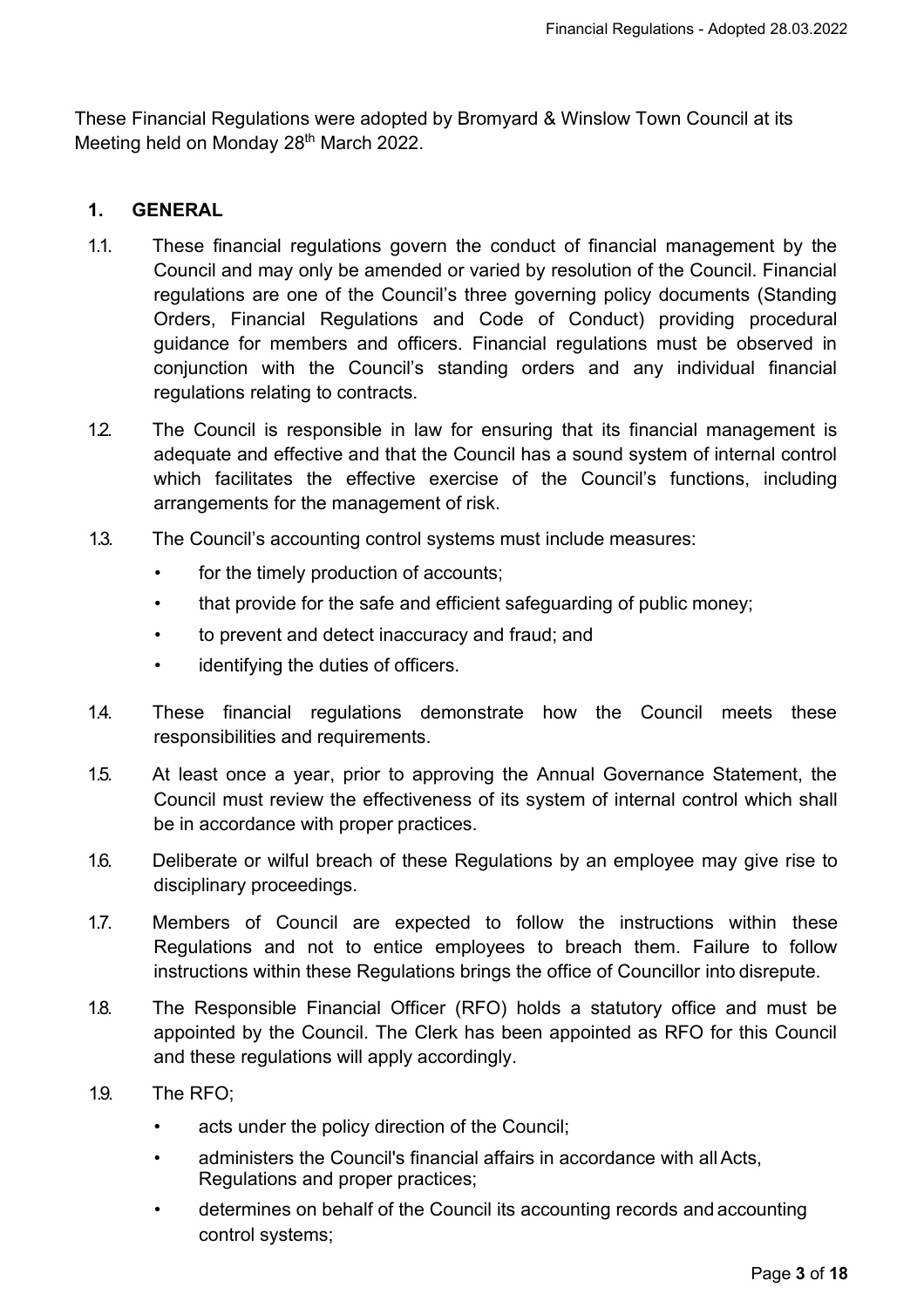- ensures the accounting control systems are observed;
- maintains the up to date accounting records of the Council in accordance with proper practices;
- assists the Council to secure economy, efficiency and effectiveness in the use of its resources; and
- produces financial management information as required by the Council.
- 1.10. The accounting records determined by the RFO shall be sufficient to show and explain the Council's transactions and to enable the RFO to ensure that any income and expenditure account and statement of balances, or record of receipts and payments and additional information, as the case may be, or management information prepared for the Council from time to time comply with the Accounts and Audit Regulations.
- 1.11. The accounting records determined by the RFO shall in particular contain:
	- entries from day to day of all sums of money received and expended by the Council and the matters to which the income and expenditure or receipts and payments account relate;
	- a record of the assets and liabilities of the Council; and
	- wherever relevant, a record of the Council's income and expenditure in relation to claims made, or to be made, for any contribution, grant or subsidy.
- 1.12. The accounting control systems determined by the RFO shall include:
	- procedures to ensure that the financial transactions of the Council are recorded as soon as reasonably practicable and as accurately and reasonably as possible;
	- procedures to enable the prevention and detection of inaccuracies and fraud and the ability to reconstruct any lost records;
	- identification of the duties of officers dealing with financial transactions and division of responsibilities of those officers in relation to significant transactions;
	- procedures to ensure that uncollectable amounts, including any bad debts are not submitted to the Council for approval to be written off except with the approval of the RFO and that the approvals are shown in the accounting records; and
	- measures to ensure that risk is properly managed.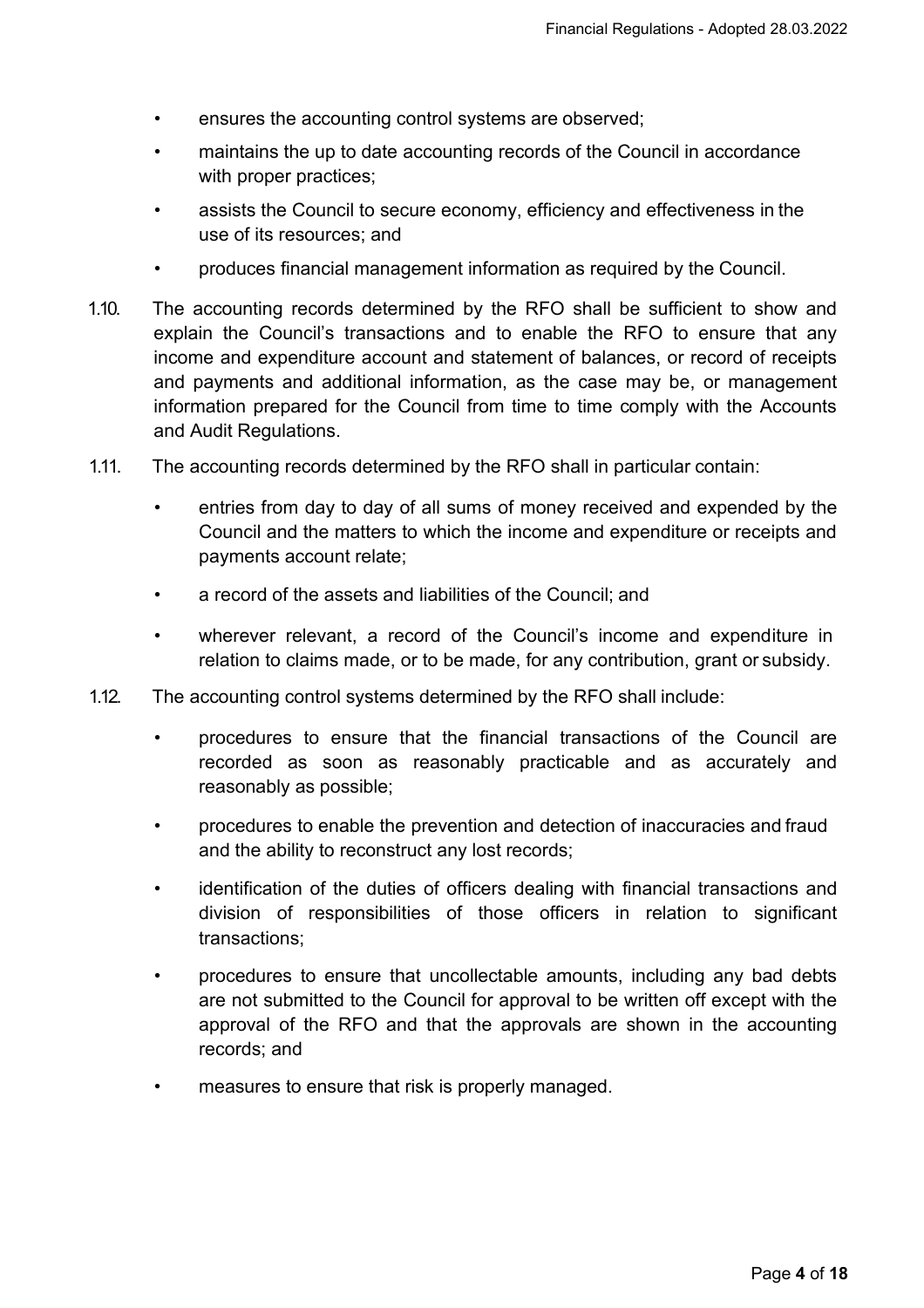- <span id="page-4-0"></span>1.13. The Council is not empowered by these Regulations or otherwise to delegate certain specified decisions. In particular any decision regarding:
	- setting the final budget or the precept (council tax requirement);
	- approving accounting statements;
	- approving an annual governance statement;
	- borrowing;
	- writing off bad debts;
	- declaring eligibility for the General Power of Competence; and
	- addressing recommendations in any report from the internal or external auditors,

#### shall be a matter for the full Council only.

- 1.14. In addition the Council must:
	- determine and keep under regular review the bank mandate for all Council bank accounts;
	- approve any grant or a single commitment in excess of £2,500 and
	- in respect of the annual salary for any employee have regard to recommendations about annual salaries of employees made by the relevant committee in accordance with its terms of reference.
- 1.15. In these financial regulations, references to the Accounts and Audit Regulations or 'the regulations' shall mean the regulations issued under the provisions of section 27 of the Audit Commission Act 1998, or any superseding legislation, and then in force unless otherwise specified.

In these financial regulations the term 'proper practice' or 'proper practices' shall refer to guidance issued in *Governance and Accountability for Local Councils - a Practitioners' Guide (England)* issued by the Joint Practitioners Advisory Group (JPAG), available from the websites of NALC and the Society for Local Council Clerks (SLCC).

#### **2. ACCOUNTING AND AUDIT (INTERNAL AND EXTERNAL)**

- 2.1. All accounting procedures and financial records of the Council shall be determined by the RFO in accordance with the Accounts and Audit Regulations, appropriate guidance and proper practices.
- 22. On a regular basis, at least once in each quarter, and at each financial year end, a member other than the Chairman shall be appointed to verify bank reconciliations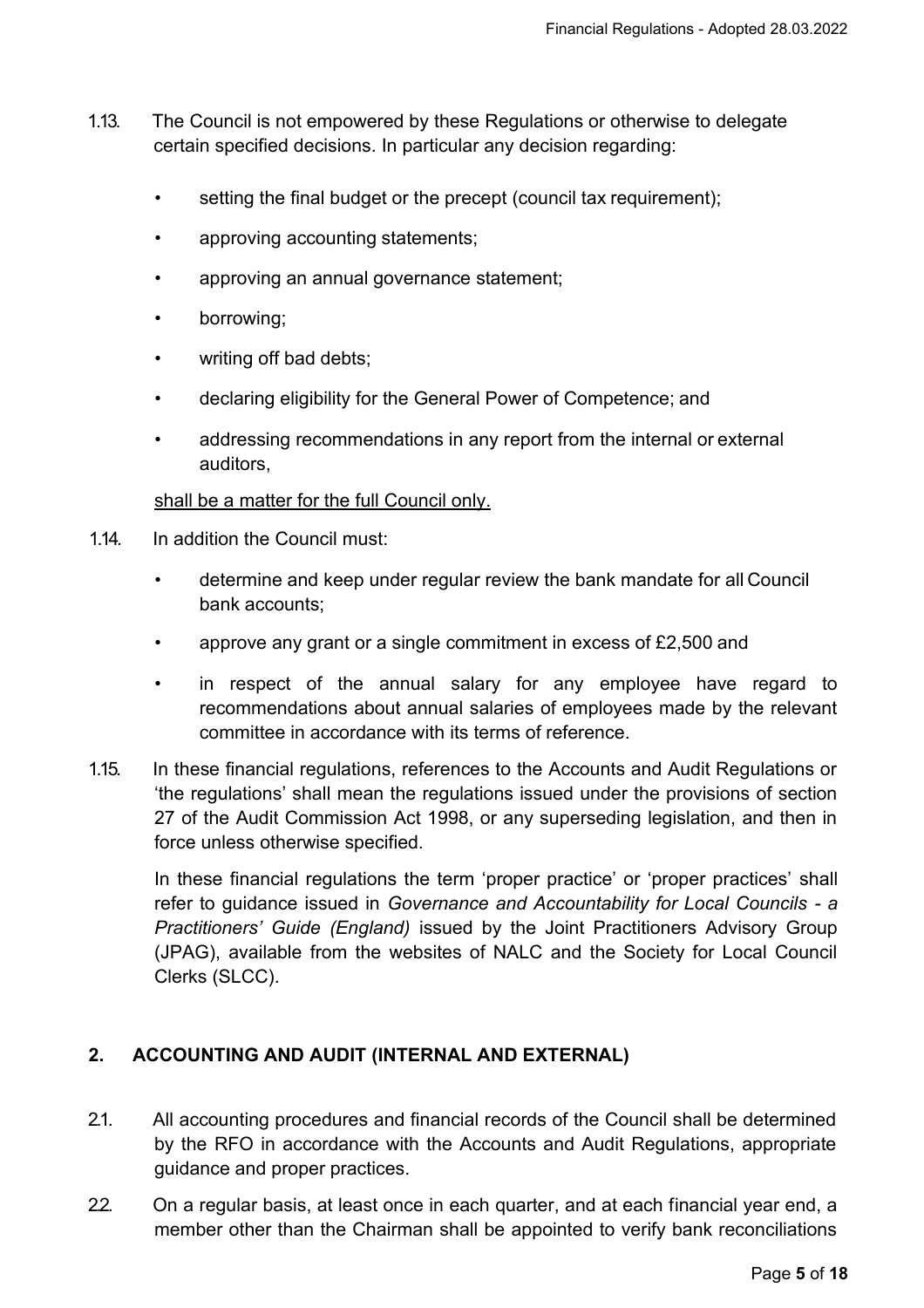for all accounts produced by the RFO. The member shall sign the reconciliations and the original bank statements as evidence of verification. This activity shall on conclusion be reported, including any exceptions to, and noted by the Finance Committee and reported to Council.

- 2.3. The RFO shall complete the annual statement of accounts, annual report, and any related documents of the Council contained in the Annual Return (as specified in proper practices) as soon as practicable after the end of the financial year and having certified the accounts shall submit them to the Council within the timescales set by the Accounts and Audit Regulations.
- 2.4. The Council shall ensure that there is an adequate and effective system of internal audit of its accounting records, and of its system of internal control in accordance with proper practices. Any officer or member of the Council shall make available such documents and records as appear to the Council to be necessary for the purpose of the audit and shall, as directed by the Council, supply the RFO, internal auditor, or external auditor with such information and explanation as the Council considers necessary for that purpose.
- 2.5. The internal auditor shall be appointed by and shall carry out the work in relation to internal controls required by the Council in accordance with proper practices.
- 2.6. The internal auditor shall:
	- be competent and independent of the financial operations of the Council;
	- report to Council in writing, or in person, on a regular basis with a minimum of one annual written report during each financial year;
	- to demonstrate competence, objectivity and independence, be free from any actual or perceived conflicts of interest, including those arising from family relationships; and
	- have no involvement in the financial decision making, management or control of the Council.
- 2.7. Internal or external auditors may not under any circumstances:
	- perform any operational duties for the Council;
	- initiate or approve accounting transactions; or
	- direct the activities of any Council employee, except to the extent that such employees have been appropriately assigned to assist the internal auditor.
- 2.8. For the avoidance of doubt, in relation to internal audit the terms 'independent' and 'independence' shall have the same meaning as is described in proper practices.
- 2.9. The RFO shall make arrangements for the exercise of electors' rights in relation to the accounts including the opportunity to inspect the accounts, books, and vouchers and display or publish any notices and statements of account required by Audit Commission Act 1998, or any superseding legislation, and the Accounts and Audit Regulations.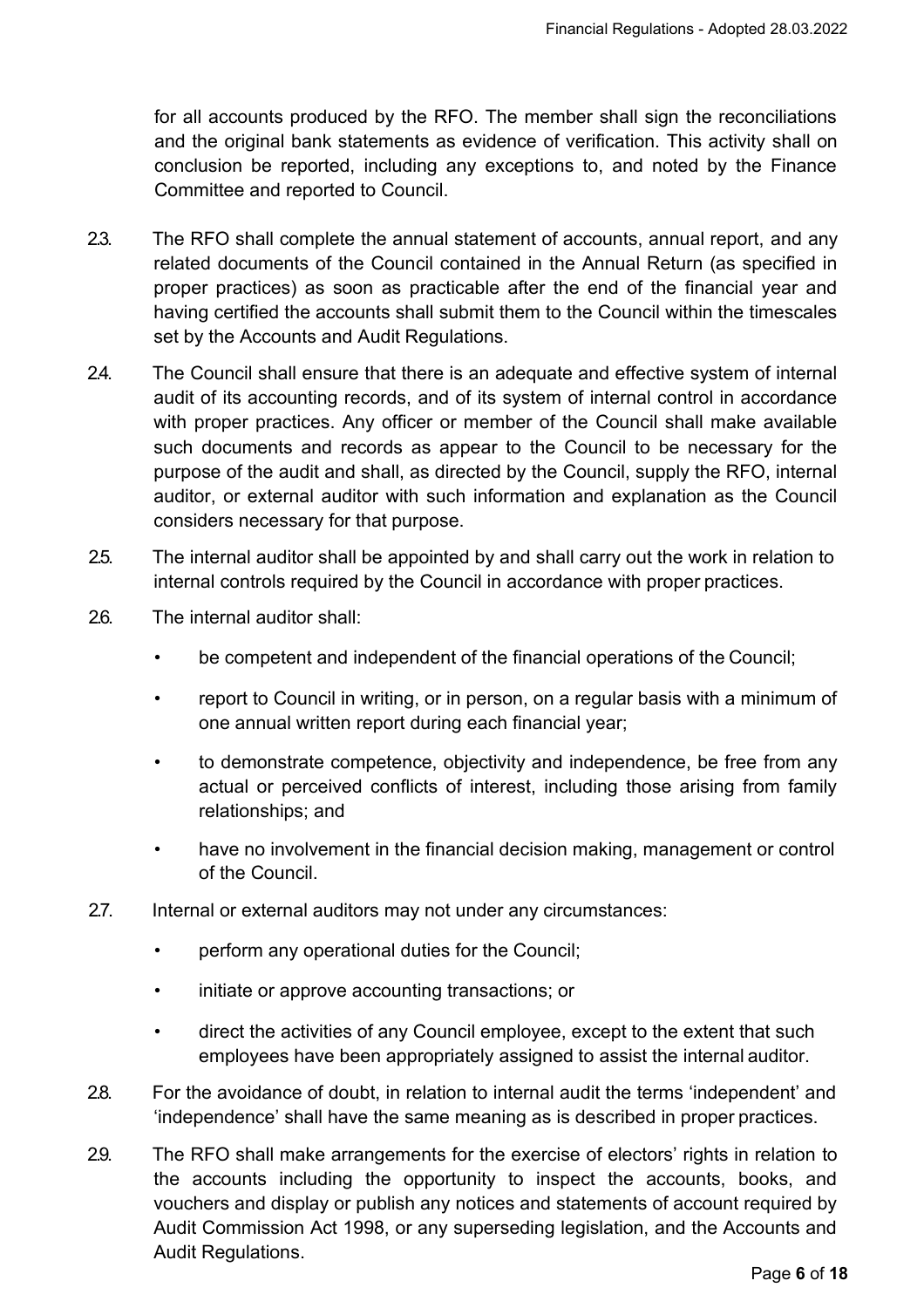2.10. The RFO shall, without undue delay, bring to the attention of all Councillors any correspondence or report from internal or external auditors.

#### <span id="page-6-0"></span>**3. ANNUAL ESTIMATES (BUDGET) AND FORWARD PLANNING**

- 3.1. Each Standing Committee shall formulate and submit proposals for the following financial year to the Finance Committee not later than the end of October each year including any proposals for expenditures.
- 3.2. The RFO must each year, by no later than November, prepare detailed estimates of all receipts and payments including the use of reserves and all sources of funding for the following financial year in the form of a budget to be considered by Finance Committee and then full Council.
- 3.3. The Council shall fix the precept (council tax requirement), and relevant basic amount of council tax to be levied for the ensuing financial year not later than by the end of January each year. The RFO shall issue the precept to the billing authority and shall supply each member with a copy of the approved annual budget.
- 3.4. The approved annual budget shall form the basis of financial control for the ensuing year.

#### <span id="page-6-1"></span>**4. BUDGETARY CONTROL AND AUTHORITY TO SPEND**

- 4.1. Expenditure on revenue items may be authorised up to the amounts included for that class of expenditure in the approved budget. This authority is to be determined by:
	- the Council for all items over £2,500
	- a duly delegated committee of the Council for items between £1,000 and £2,500; or
	- the Clerk, in conjunction with Chairman of Council or Chairman of the Finance Committee, for any items deemed to be significant, up to £2,500.
	- The Clerk for items up to £1,000.

Contracts may not be disaggregated to avoid controls imposed by these regulations.

42. No expenditure may be authorised that will exceed the amount provided in the revenue budget for that class of expenditure other than by resolution of the Council, or duly delegated committee. During the budget year and with the approval of Council having considered fully the implications for public services, unspent and available amounts may be moved to other budget headings or to reserves as appropriate.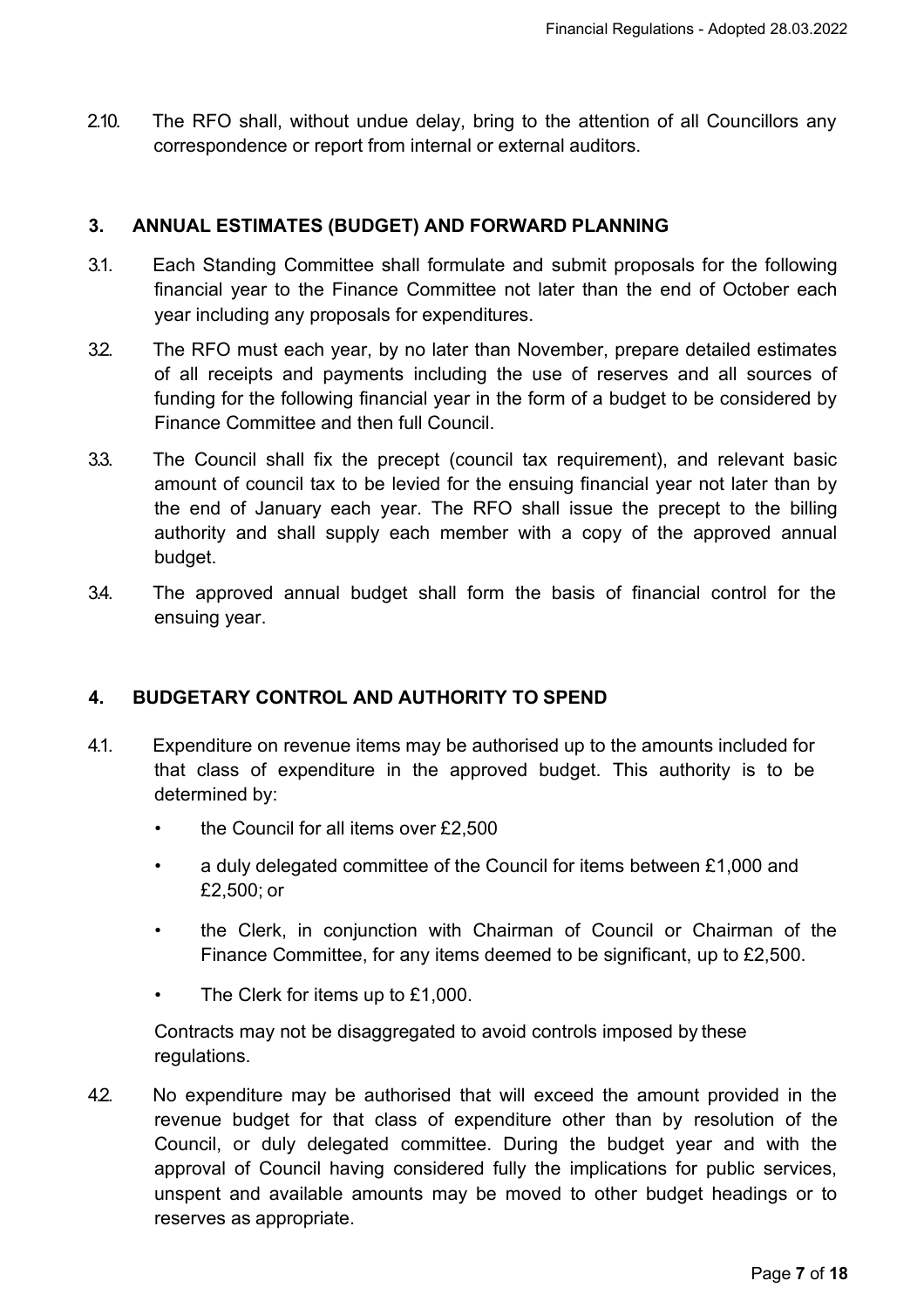- 4.3. The salary budgets are to be reviewed at least annually for the following financial year and such review shall be evidenced by a hard copy schedule signed by the Clerk and the Chairman of both the Staffing Committee and Council. The RFO will inform committees of any changes impacting on their budget requirement for the coming year in good time.
- 4.4. In cases of extreme risk to the delivery of Council services the Clerk, or in the absence of the Clerk or duly authorised Officer, may authorise revenue expenditure on behalf of the Council which in the Clerk's judgement it is necessary to carry out. Such expenditure includes repair, replacement or other work, whether or not there is any budgetary provision for the expenditure, subject to a limit of £2500. The Clerk shall report such action to the Chairman of Council as soon as possible and to the Council as soon as practicable thereafter.
- <span id="page-7-0"></span>4.5. No expenditure shall be authorised in relation to any capital project and no contract entered into or tender accepted involving capital expenditure unless the Council is satisfied that the necessary funds are available and the requisite borrowing approval has been obtained.
- 4.6. All capital works shall be administered in accordance with the Council's standing orders and financial regulations relating to contracts.
- 4.7. The RFO shall regularly provide the Council with a statement of receipts and payments to date under each head of the budgets, comparing actual expenditure to the appropriate date against that planned as shown in the budget. These statements are to be prepared at least at the end of each financial quarter. The RFO shall provide explanations of material variances or as requested by Councillors.
- 4.8. Changes in earmarked reserves shall be recommended by the Finance Committee to Council for approval as part of the budgetary control process.

#### **5. BANKING ARRANGEMENTS AND AUTHORISATION OF PAYMENTS**

- 5.1. The Council's banking arrangements, including the bank mandate, shall be made by the RFO and approved by the Council; banking arrangements may not be delegated to a committee. They shall be regularly reviewed for safety and efficiency.
- 5.2. All invoices for payment shall be examined, verified and certified by the RFO, or in the absence of the RFO, a duly authorised Officer, to confirm that the work, goods or services to which each invoice relates has been received, carried out, examined and represents expenditure previously approved by the Council.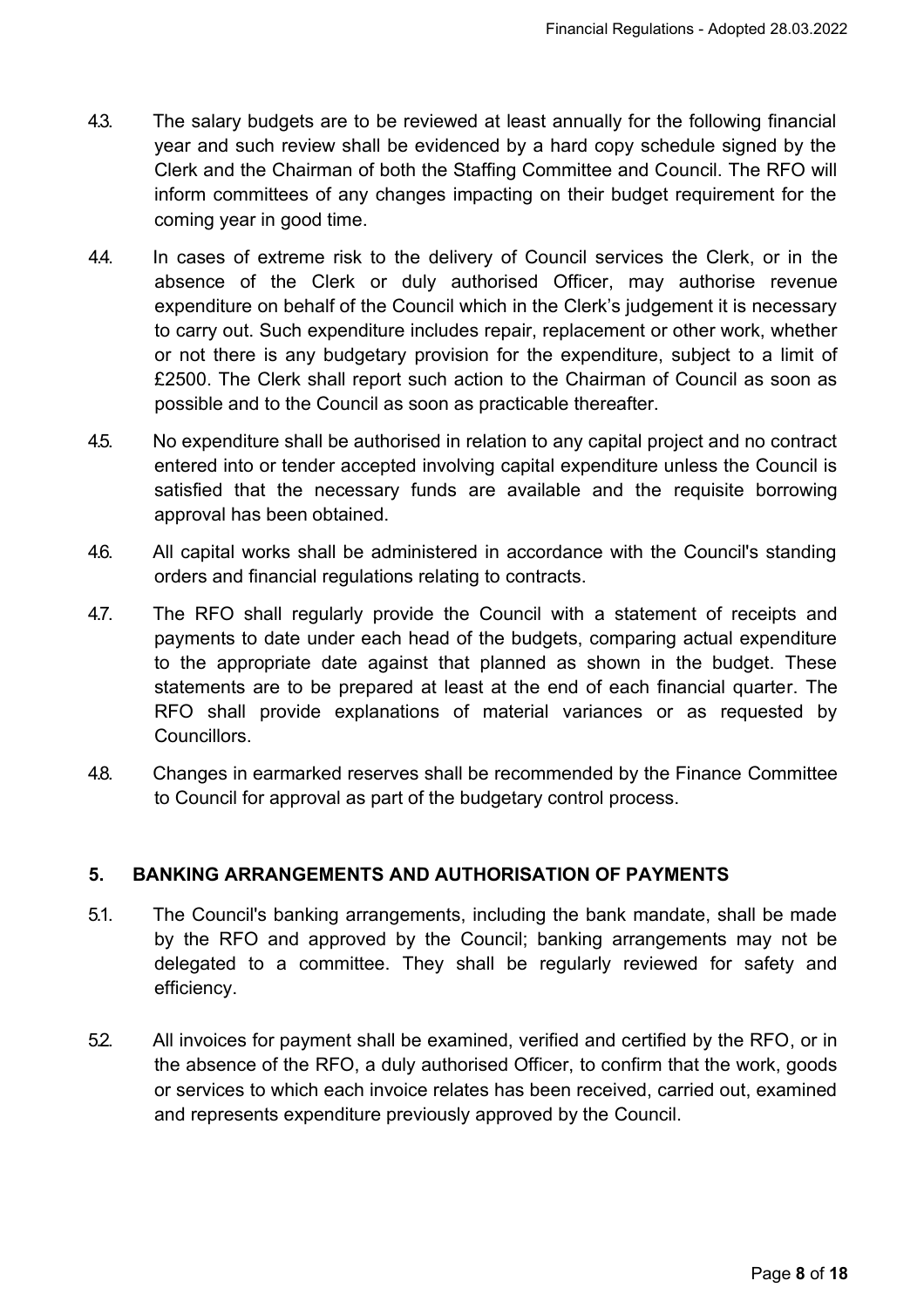- 5.3. The RFO shall, monthly or as required, prepare schedule of payments requiring confirmation, which, together with the relevant invoices, shall be presented to the members of the Finance Committee or of Council if required. The members shall review the schedule for compliance and, having satisfied themselves shall confirm payment by a resolution of the Finance Committee or Council or by email Approval shall be evidenced by copy emails filed with the schedule of payments or within or as an attachment to the minutes of the meeting at which payment was authorised. Personal payments (including salaries, wages, expenses and any payment made in relation to the termination of a contract of employment) may be summarised to remove public access to any personal information.
- 5.4. The RFO shall examine invoices for arithmetical accuracy and analyse them to the appropriate expenditure heading. The RFO shall take all steps to pay all invoices submitted, and which are in order, in accordance with the agreed payment terms, obtaining approval from the Finance Committee or Council if required.
- 5.5. The Clerk/RFO shall have delegated authority to authorise the payment of items only in the following circumstances:
	- a) If a payment is necessary to avoid a charge to interest under the Late Payment of Commercial Debts (Interest) Act 1998, and the due date for payment is before the next scheduled Meeting of the Finance Committee, where the Clerk/RFO certify that there is no dispute or other reason to delay payment, provided that a list of such payments shall be submitted to the next appropriate meeting of the Finance Committee
	- b) An expenditure item authorised under 5.6 below (continuing contracts and obligations) provided that a list of such payments shall be submitted to the next appropriate meeting of the Finance Committee or
- 56. The Clerk/RFO shall have delegated authority to initiate fund transfers, to sums as necessary, within the Council's banking arrangements provided that the transfer request is approved by two cheque signatories.
- 5.7. For each financial year the Clerk/RFO shall draw up a list of due payments which arise on a regular basis as the result of a continuing contract, statutory duty, or obligation (such as but not exclusively) Salaries, PAYE and NI, Superannuation Fund and regular maintenance contracts and the like for which Council may authorise payment for the year provided that the requirements of regulation 4.1 (Budgetary Controls) are adhered to.
- 5.8. In respect of grants the Finance Committee shall approve expenditure within the budgetary limits set by Council and in accordance with any policy statement approved by Council. Any Revenue or Capital Grant in excess of £2,500 shall before payment, be subject to ratification by resolution of the Council.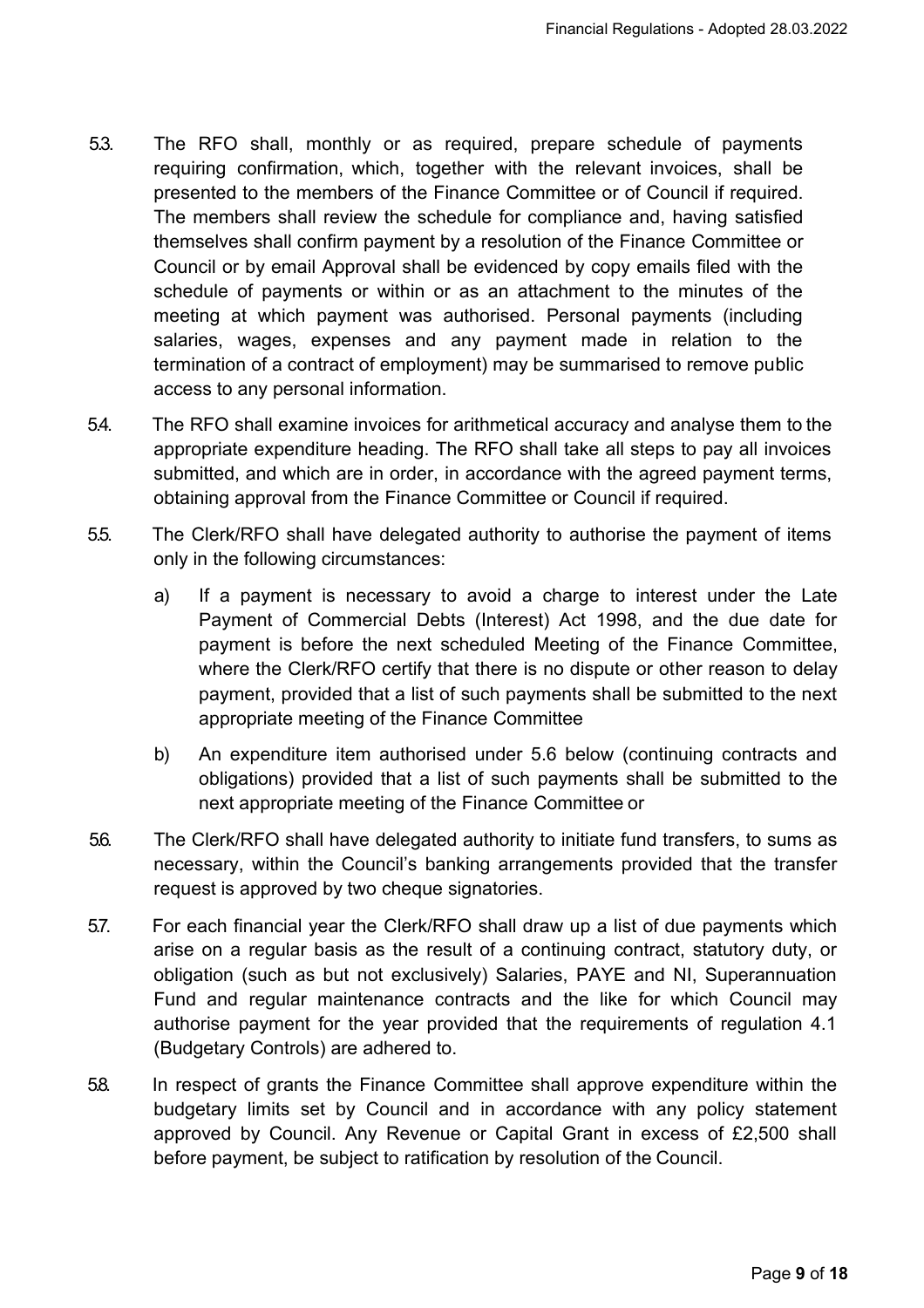- 5.9. Members are subject to the Code of Conduct that has been adopted by the Council and shall comply with the Code and Standing Orders when a decision to authorise or instruct payment is made in respect of a matter in which they have a disclosable pecuniary or other interest, unless a dispensation has been granted.
- 5.10. The Council will aim to rotate the duties of members in these Regulations so that onerous duties are shared out as evenly as possible over time.
- 5.11. Any changes in the recorded details of suppliers, such as bank account records, shall be approved in writing by the RFO and any two cheque signatories.

#### <span id="page-9-0"></span>**6. INSTRUCTIONS FOR THE MAKING OF PAYMENTS**

- 6.1. The Council will make safe and efficient arrangements for the making of its payments.
- 62. Following authorisation under Financial Regulation 5 above, the Council, a duly delegated committee or, if so delegated, the Clerk/RFO shall give instruction that a payment shall be made.
- 6.3. All payments shall be effected by electronic banking where possible. All such payments, cheque or other instructions to the Council's bankers, or otherwise to be in accordance with a resolution of Council.
- 6.4. Electronic banking payments, cheques or orders for payment drawn on the bank account shall be signed or approved by two bank signatories approved by Council. Payments shall be made only in accordance with schedules of payments previously approved by Council or committee. A member who is a bank signatory, having a connection by virtue of family or business relationships with the beneficiary of a payment, should not, under normal circumstances, be a signatory to the payment in question.
- 6.5. To indicate agreement of the details shown on the cheque or order for payment with the counterfoil and the invoice or similar documentation, the signatories shall each also initial the cheque counterfoil where payment is made by cheque.
- 6.6. If thought appropriate by the Council, payment for utility supplies (energy, telephone and water) and any National Non-Domestic Rates may be made by variable direct debit provided that the instructions are signed by two members and any payments are reported to the Finance Committee as made. The approval of the use of a variable direct debit shall be renewed by resolution of the Council at least every two years.
- 6.7. If thought appropriate by the Council, payment for certain items may be made by banker's standing order provided that the instructions are signed, or otherwise evidenced by two members, are retained and any payments are reported to the Finance Committee as made. The approval of the use of a banker's standing order shall be renewed by resolution of the Council at least every two years.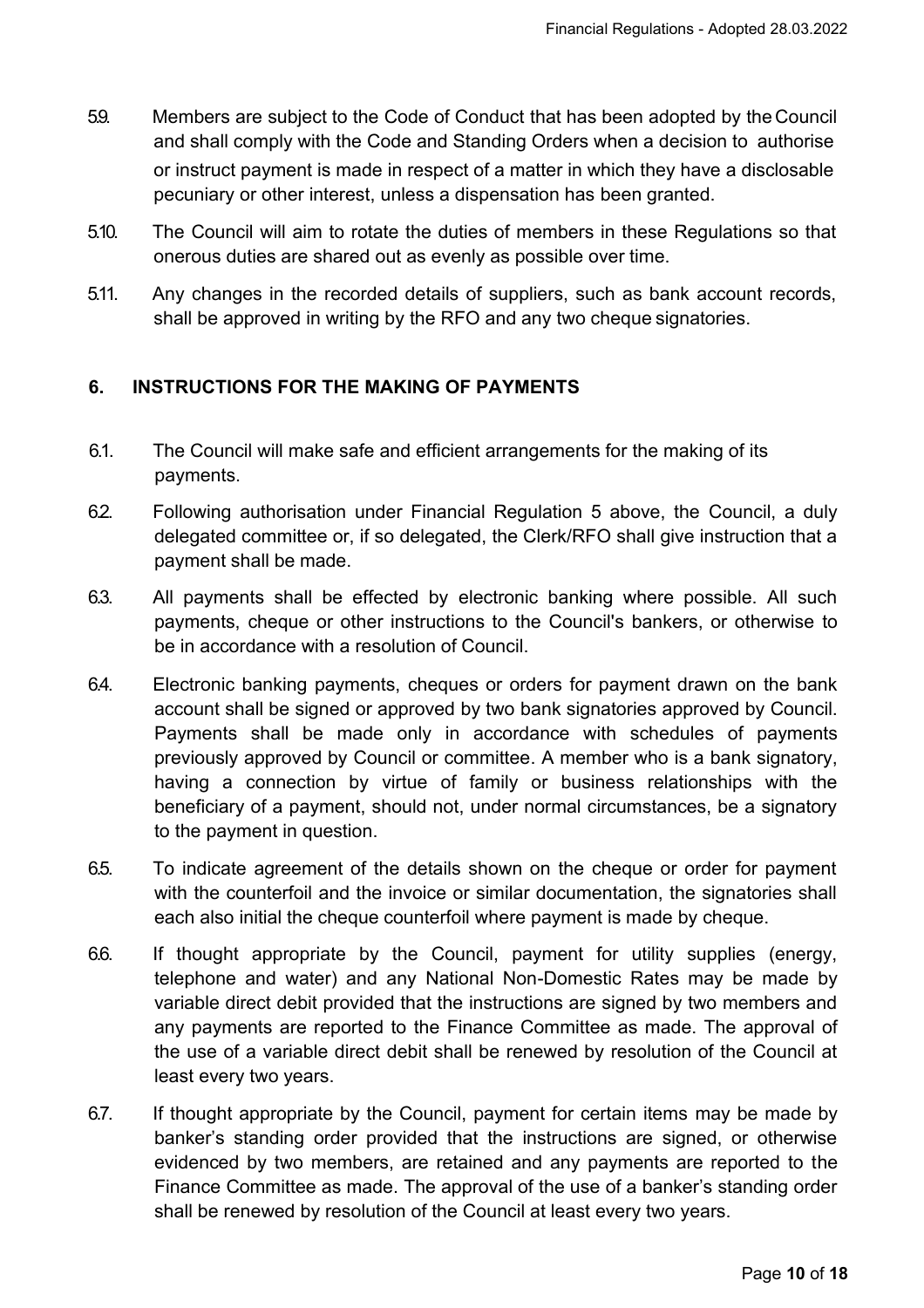- 6.8. Where a computer requires use of a personal identification number (PIN) or other Password(s) for access to the Council's records on that computer a note shall be made of the PIN and Password(s). A sealed envelope (containing all such pins and passwords) is to be kept in the safe and if it becomes necessary to open it this should be done in the presence of the Chairman of the Council and two other members. After the envelope has been opened, in any circumstances, the PIN and /or Password(s) shall be changed as a matter of urgency. The fact that the sealed envelope has been opened, in whatever circumstances, shall be reported to all members immediately and formally at the next available meeting of the Council. This will not be required for a member's personal computer used only for remote authorisation of bank payments.
- 6.9. No employee or Councillor shall disclose any PIN or password, relevant to the working of the Council or its bank accounts, to any person not authorised in writing by the Council or a duly delegated committee.
- 6.10. Regular back-up copies of the records on any computer shall be made and shall be stored securely away from the computer in question, and preferably off site.
- 6.11. The Council, and any members using computers for the Council's financial business, shall ensure that anti-virus, anti-spyware and firewall software with automatic updates, together with a high level of security, is used.
- 6.12. Where internet banking arrangements are made with any bank, the RFO shall be appointed as the Service Administrator. The bank mandate approved by the Council shall identify a number of Councillors who will be authorised to approve transactions on those accounts.
- 6.13. Access to any internet banking accounts will be directly to the access page (which may be saved under "favourites"), and not through a search engine or e-mail link. Remembered or saved passwords facilities must not be used on any computer used for Council banking work. Breach of this Regulation will be treated as a very serious matter under these regulations.
- 6.14. Supplier banking details are generally shown on the invoice and approvers of electronic banking payments should check that payment is being made to the correct account. Where the supplier does not display banking details on the invoice, the RFO should be asked for evidence to confirm that payment is being made to the correct account.
- 6.15. Any Debit Card issued for use will be specifically restricted to the Clerk/RFO and will also be restricted to a single transaction maximum value of £500 unless authorised by council or finance committee in writing before any order is placed.
- 6.17. The RFO may provide petty cash to officers for the purpose of defraying operational and other expenses. Vouchers for payments made shall be forwarded to the RFO with a claim for reimbursement.
	- a) The RFO shall maintain a petty cash float of £150 for the purpose of defraying operational and other expenses. Vouchers for payments made from petty cash shall be kept to substantiate the payment.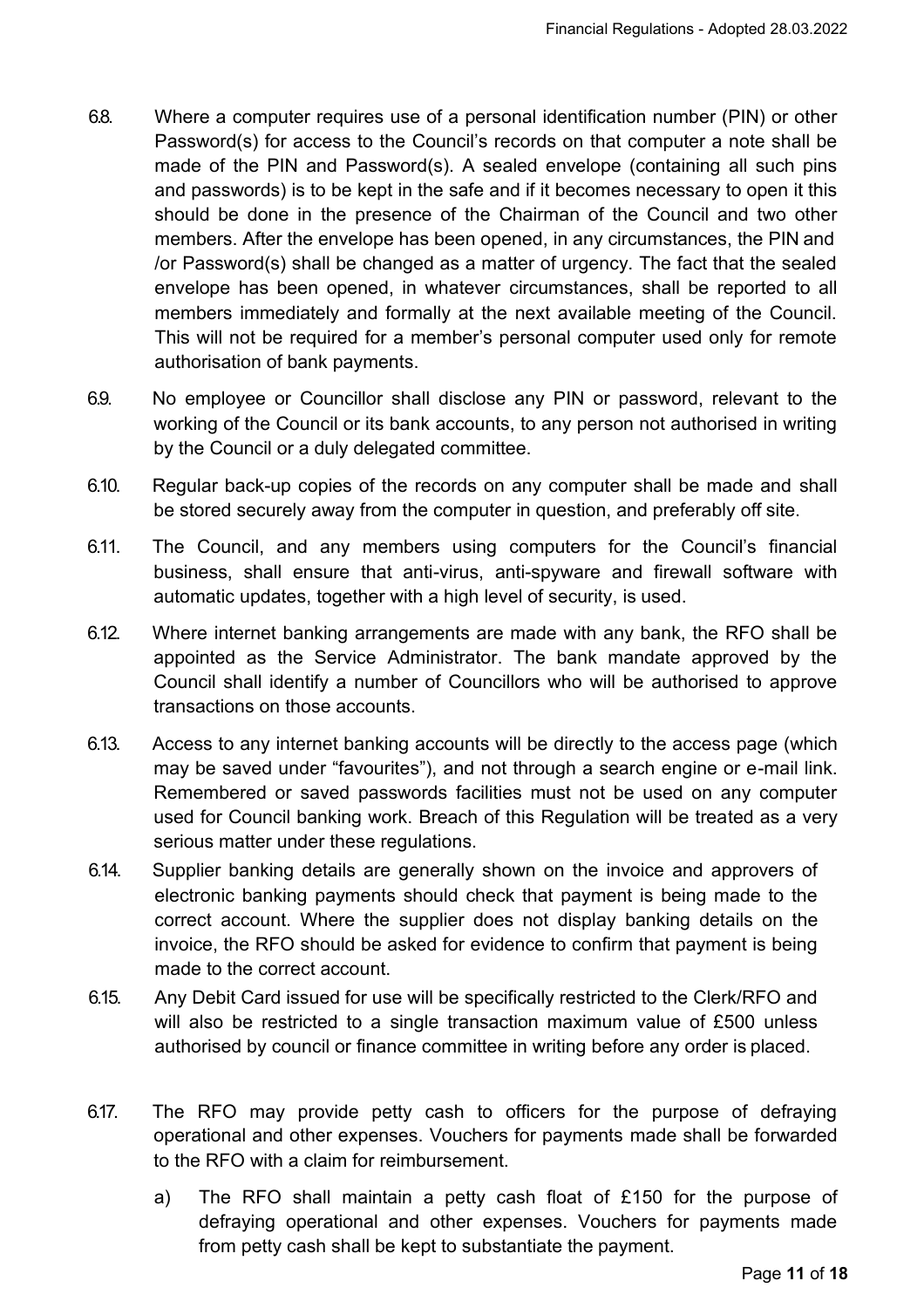- b) Income received must not be paid into the petty cash float but must be separately banked, as provided elsewhere in these regulations.
- <span id="page-11-0"></span>c) Payments to maintain the petty cash float shall be shown separately on the schedule of payments presented to the Finance Committee under 5.2 above.

#### **7. PAYMENT OF SALARIES**

- 7.1. As an employer, the Council shall make arrangements to meet fully the statutory requirements placed on all employers by PAYE and National Insurance legislation. The payment of all salaries shall be made in accordance with payroll records and the rules of PAYE and National Insurance currently operating, and salary rates shall be as agreed by Council, or duly delegated committee.
- 7.2. Payment of salaries and payment of deductions from salary such as may be required to be made for tax, national insurance and pension contributions, or similar statutory or discretionary deductions must be made in accordance with the payroll records and on the appropriate dates stipulated in employment contracts, provided that each payment is in agreement with those approved at the April Council meeting, or as may be approved by Council during the course of the financial year.
- 7.3. No changes shall be made to any employee's pay, emoluments, or terms and conditions of employment without a recommendation from the Staffing Committee and the prior consent of Council
- 7.4. Each and every payment to employees of net salary and to the appropriate creditor of the statutory and discretionary deductions shall be recorded in a separate confidential record. This confidential record is not open to inspection or review (under the Freedom of Information Act 2000 or otherwise) other than:
	- a) by any Councillor who can demonstrate a need to know;
	- b) by the internal auditor;
	- c) by the external auditor; or
	- d) by any person authorised under Audit Commission Act 1998, or any superseding legislation.
- 7.5. Any termination payments shall be supported by a clear business case and reported to the Council. Termination payments shall only be authorised by Council.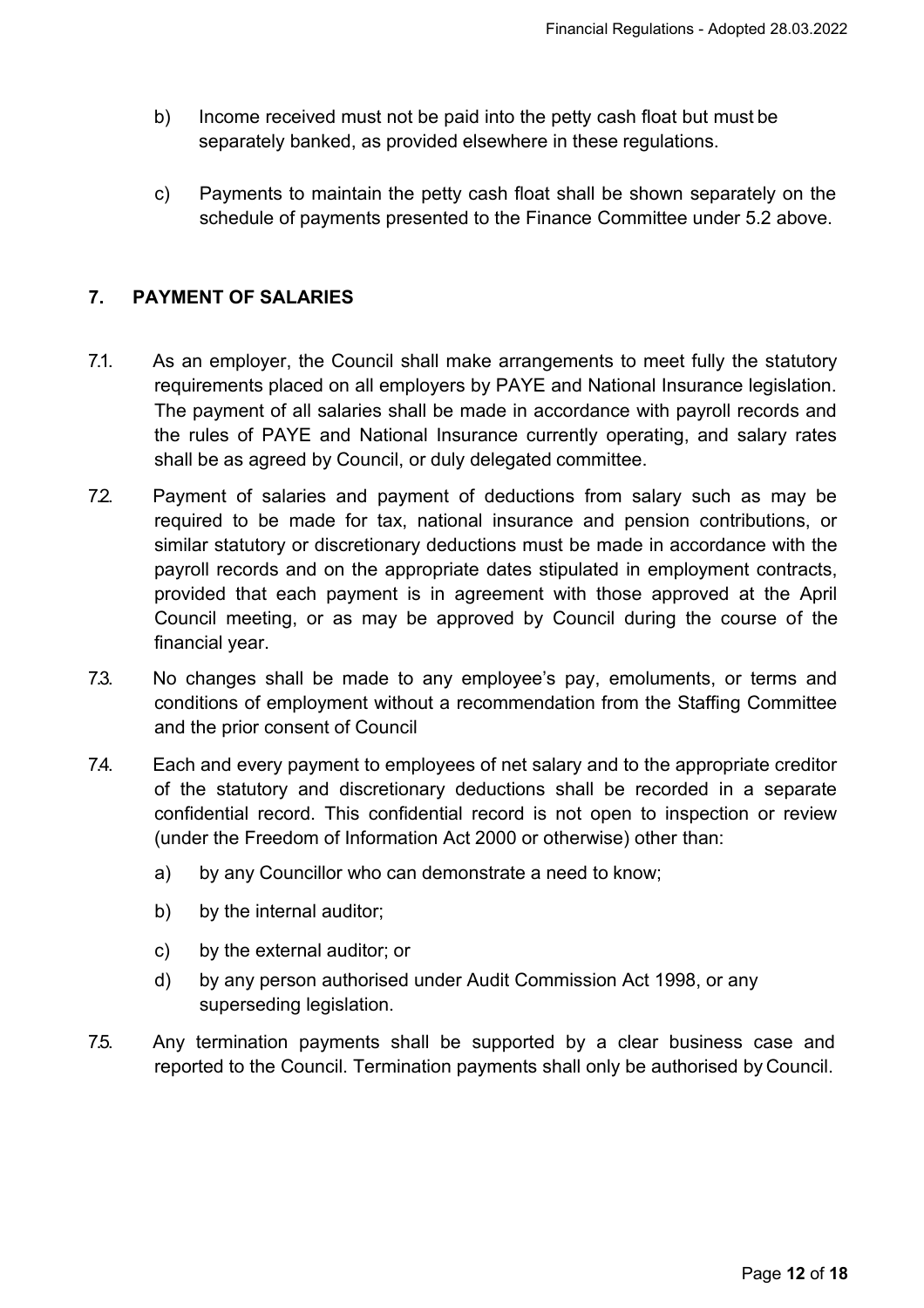#### <span id="page-12-0"></span>**8. LOANS AND INVESTMENTS**

- 8.1. Any financial arrangement which does not require formal borrowing approval from the Secretary of State (such as Hire Purchase or Leasing of tangible assets) shall be subject to approval by the full Council. In each case a report in writing shall be provided to council in respect of value for money for the proposed transaction.
- 8.2. All borrowings shall be effected in the name of the Council, after obtaining any necessary borrowing approval. Any application for borrowing approval shall be approved by Council as to terms and purpose. The application for borrowing approval and subsequent arrangements for the loan shall only be approved by full Council.
- 8.3. All loans and investments shall be negotiated in the name of the Council and shall be for a set period in accordance with Council policy.
- 8.4. The Council may consider the need for an Investment Strategy and Policy which, if drawn up, shall be in accordance with relevant regulations, proper practices and guidance. Any Strategy and Policy shall be reviewed by the Council at least annually.
- 8.5. All investments of money under the control of the Council shall be in the name of the Council.
- 8.6. All investment certificates and other documents relating thereto shall be retained in the custody of the RFO.
- 8.7. Payments in respect of short term or long term investments, including transfers between bank accounts held in the same bank, or branch, shall be made in accordance with Regulation 5 (Authorisation of payments) and Regulation 6 (Instructions for payments).

#### **9. INCOME**

- 9.1. The collection of all sums due to the Council shall be the responsibility of and under the supervision of the RFO.
- 9.2. Particulars of all charges to be made for work done, services rendered or goods supplied shall be agreed annually by the Council as notified by the RFO who shall be responsible for the collection of all accounts due to the Council.
- 9.3. The Council will review all fees and charges at least annually, following a report of the Clerk.
- 9.4. Any sums found to be irrecoverable and any bad debts shall be reported to the council and shall be written off in the year.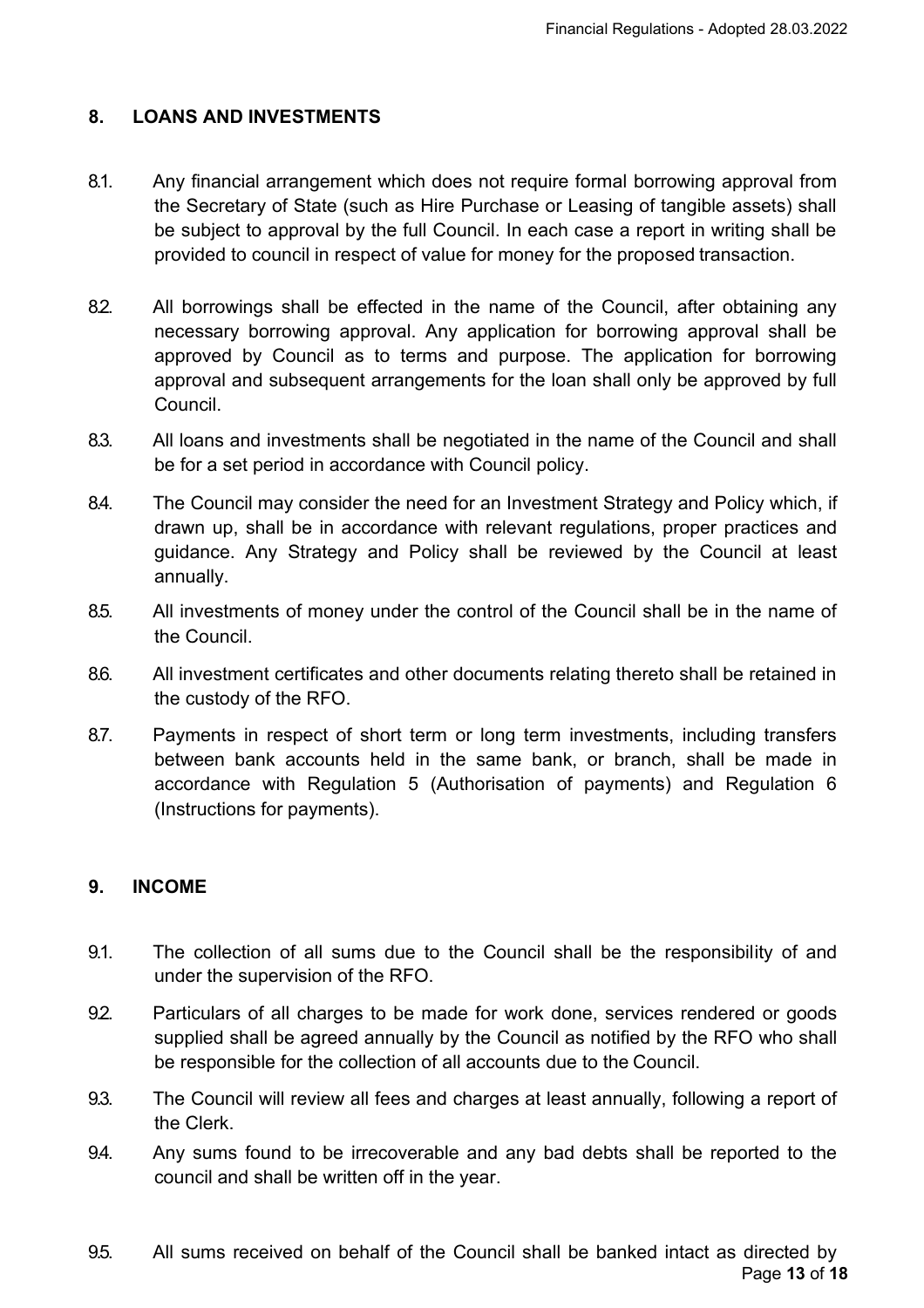the RFO. In all cases, such sums shall be deposited with the Council's bankers with such frequency as the RFO considers necessary.

- 9.6. The origin of each receipt shall be entered on the paying-in slip.
- <span id="page-13-0"></span>9.7. Personal cheques shall not be cashed out of money held on behalf of the Council.
- 9.8. The RFO shall promptly complete any VAT Return that is required. Any repayment claim due in accordance with VAT Act 1994 section 33 shall be made at least annually coinciding with the financial year end.
- 9.9. Where any significant sums of cash are regularly received by the Council, the RFO shall take such steps as are agreed by the Council to ensure that more than one person is present when the cash is counted in the first instance, that there is a reconciliation to some form of control such as ticket issues, and that appropriate care is taken in the security and safety of individuals banking such cash.

#### **10. ORDERS FOR WORK, GOODS AND SERVICES**

- 10.1. An official order or letter shall be issued for all work, goods and services unless a formal contract is to be prepared or an official order would be inappropriate. Copies of orders shall be retained.
- 10.2. All members and officers are responsible for obtaining value for money at all times. An officer issuing an official order shall ensure as far as reasonable and practicable that the best available terms are obtained in respect of each transaction, usually by obtaining three or more quotations or estimates from appropriate suppliers, subject to any *de minimis* provisions in Regulation 11.1 below.
- 10.3. A member may not issue an official order or make any contract on behalf of the Council.
- 10.4. The RFO shall verify the lawful nature of any proposed purchase before the issue of any order, and in the case of new or infrequent purchases or payments.

#### **11. CONTRACTS**

- 11.1. Procedures as to contracts are laid down as follows:
	- a. Every contract shall comply with these financial regulations, and no exceptions shall be made other than in an emergency. However, this regulation need not apply to contracts which relate to items (i) to (vi) below:
		- i. for the supply of gas, electricity, water, sewerage and telephone services;
		- ii. for specialist services such as are provided by solicitors, accountants, surveyors and planning consultants;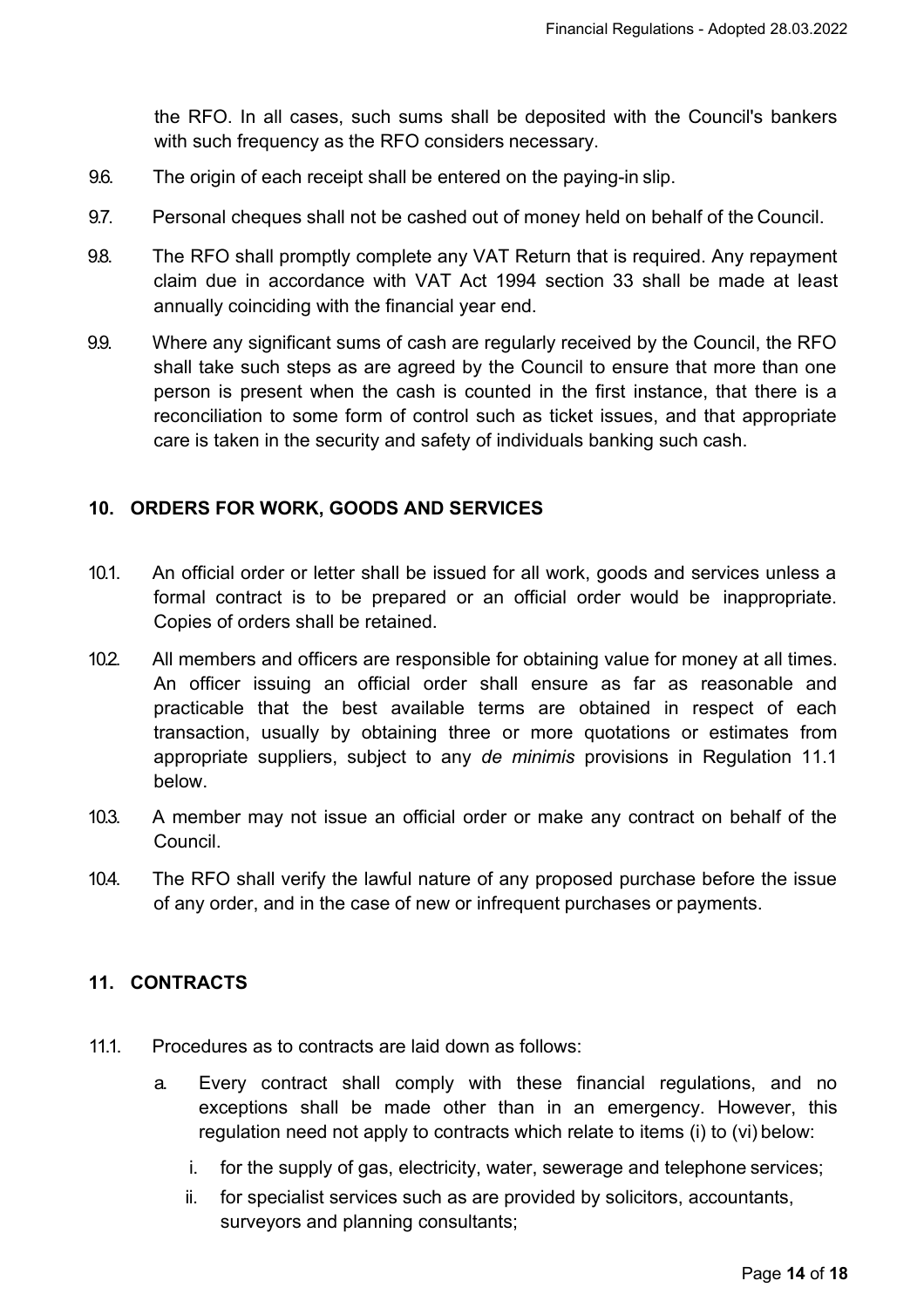- iii. for work to be executed or goods or materials to be supplied which consist of repairs to or parts for existing machinery or equipment or plant;
- iv. for work to be executed or goods or materials to be supplied which constitute an extension of an existing contract by the Council;
- v. for additional audit work of the external auditor up to an estimated value of £500 (in excess of this sum the Clerk/RFO shall act after consultation with the Chairman and Vice Chairman of the Finance Committee); and
- vi. for goods or materials proposed to be purchased which are proprietary articles and / or are only sold at a fixed price.
- b. Where the Council intends to procure or award a public supply contract, public service contract or public works contract as defined by The Public **Contracts** Regulations 2015 ("the Regulations") which is valued at £25,000 or more, the Council shall comply with the relevant requirements of the Regulations $^{\text{1}}$ .
- c. The full requirements of The Regulations, as applicable, shall be followed in respect of the tendering and award of a public supply contract, public service contract or public works contract which exceed thresholds in The Regulations set by the Public Contracts Directive 2014/24/EU (which may change from time to time)<sup>2</sup>.
- d. When applications are made to waive financial regulations relating to contracts to enable a price to be negotiated without competition the reason shall be embodied in a recommendation to the Council.
- e. Such invitation to tender shall state the general nature of the intended contract and the Clerk shall obtain the necessary technical assistance to prepare a specification in appropriate cases. The invitation shall in addition state that tenders must be addressed to the Clerk in the ordinary course of post. Each tendering firm shall be supplied with a specifically marked envelope in which the tender is to be sealed and remain sealed until the prescribed date for opening tenders for that contract.
- f. All sealed tenders shall be opened at the same time on the prescribed date by the Clerk in the presence of at least one member of Council.
- g. Any invitation to tender issued under this regulation shall be subject to Standing Orders 18d<sup>3</sup> Financial Controls and procurement and shall refer to the terms of the Bribery Act 2010.

- a. For public supply and public service contracts 209,000 Euros (£164,176)
- b. For public works contracts 5,225,000 Euros (£4,104,394)
- 3. Based on NALC's model standing order 18d in Local Councils Explained © 2013 National Association of Local Councils

 $1.$  The Regulations require councils to use the Contracts Finder website to advertise contract opportunities, set out the procedures to be followed in awarding new contracts and to publicise the award of new contracts

<sup>2.</sup> Thresholds currently applicable are: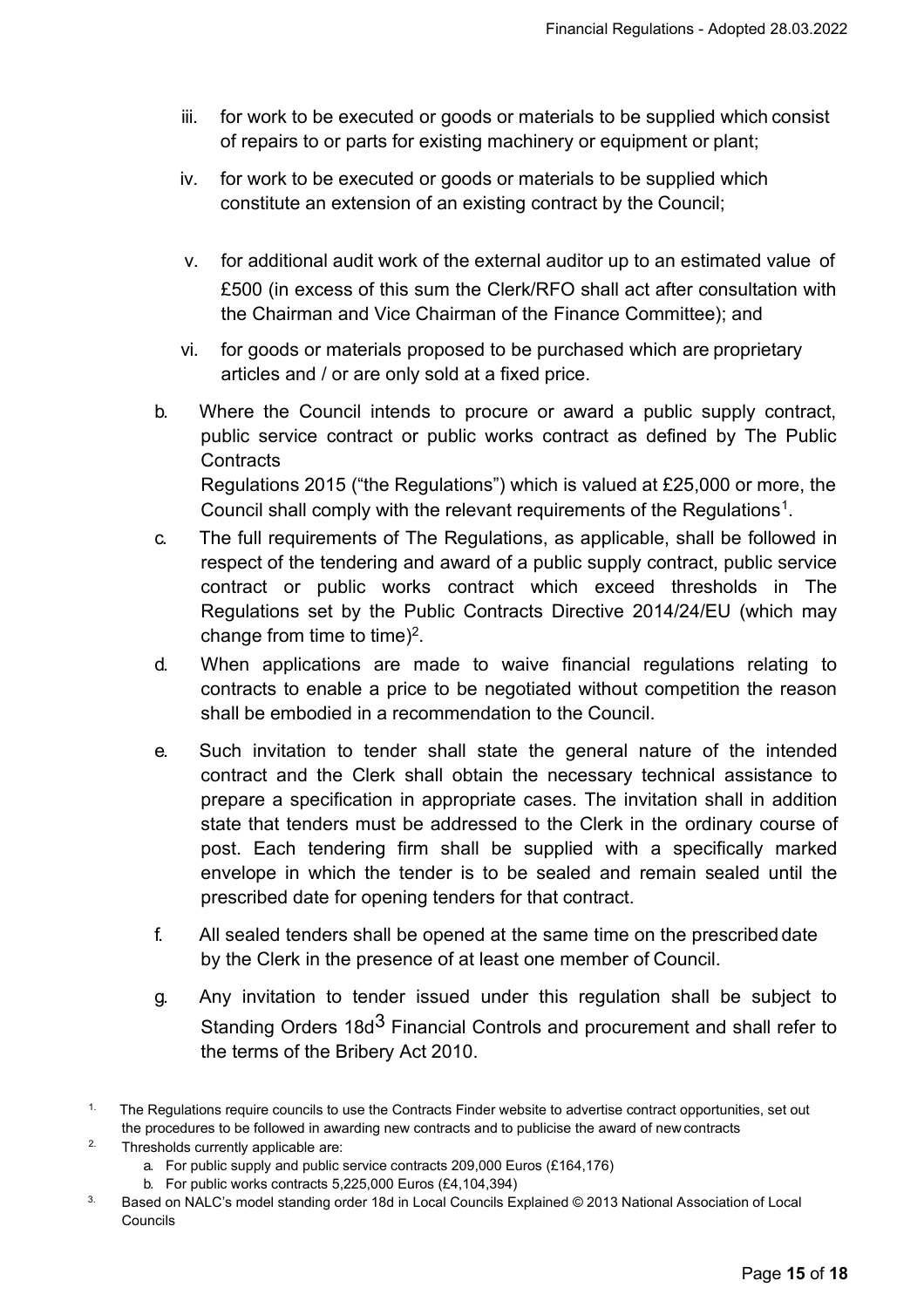- h. When it is to enter into a contract of less than £25,000 in value for the supply of goods or materials or for the execution of works or specialist services other than such goods, materials, works or specialist services as are excepted as set out in paragraph (a) the Clerk/RFO shall obtain 3 quotations (priced descriptions of the proposed supply); where the value is below £3,000 and above £100 the Clerk/RFO shall strive to obtain 3 estimates. Otherwise, Regulation 10.2 above shall apply.
- <span id="page-15-0"></span>i. The Council shall not be obliged to accept the lowest or any tender, quote or estimate. The Council is allowed to enter post tender negotiations.
- j. Should it occur that the Council, or duly delegated committee, does not accept any tender, quote or estimate, the work is not allocated and the Council requires further pricing, provided that the specification does not change, no person shall be permitted to submit a later tender, estimate or quote who was present when the original decision making process was being undertaken.

#### **12. PAYMENTS UNDER CONTRACTS FOR BUILDING OR OTHER CONSTRUCTION WORKS (PUBLIC WORKS CONTRACTS)**

- 12.1. Payments on account of the contract sum shall be made within the time specified in the contract by the RFO upon authorised certificates of the architect or other consultants engaged to supervise the contract (subject to any percentage withholding as may be agreed in the particular contract).
- 122. Where contracts provide for payment by instalments the RFO shall maintain a record of all such payments. In any case where it is estimated that the total cost of work carried out under a contract, excluding agreed variations, will exceed the contract sum by 5% or more a report shall be submitted to the Council.
- 12.3. Any variation to a contract or addition to or omission from a contract must be approved by the Council and notified to the Clerk by the contractor in writing, the council being informed where the final cost is likely to exceed the financial provision.

#### **13. ASSETS, PROPERTIES AND ESTATES**

13.1. The Clerk shall make appropriate arrangements for the custody of all title deeds and Land Registry Certificates of properties held by the Council. The RFO shall ensure a record is maintained of all properties held by the Council, recording the location, extent, plan, reference, purchase details, nature of the interest, tenancies granted, rents payable and purpose for which held in accordance with Accounts and Audit Regulations.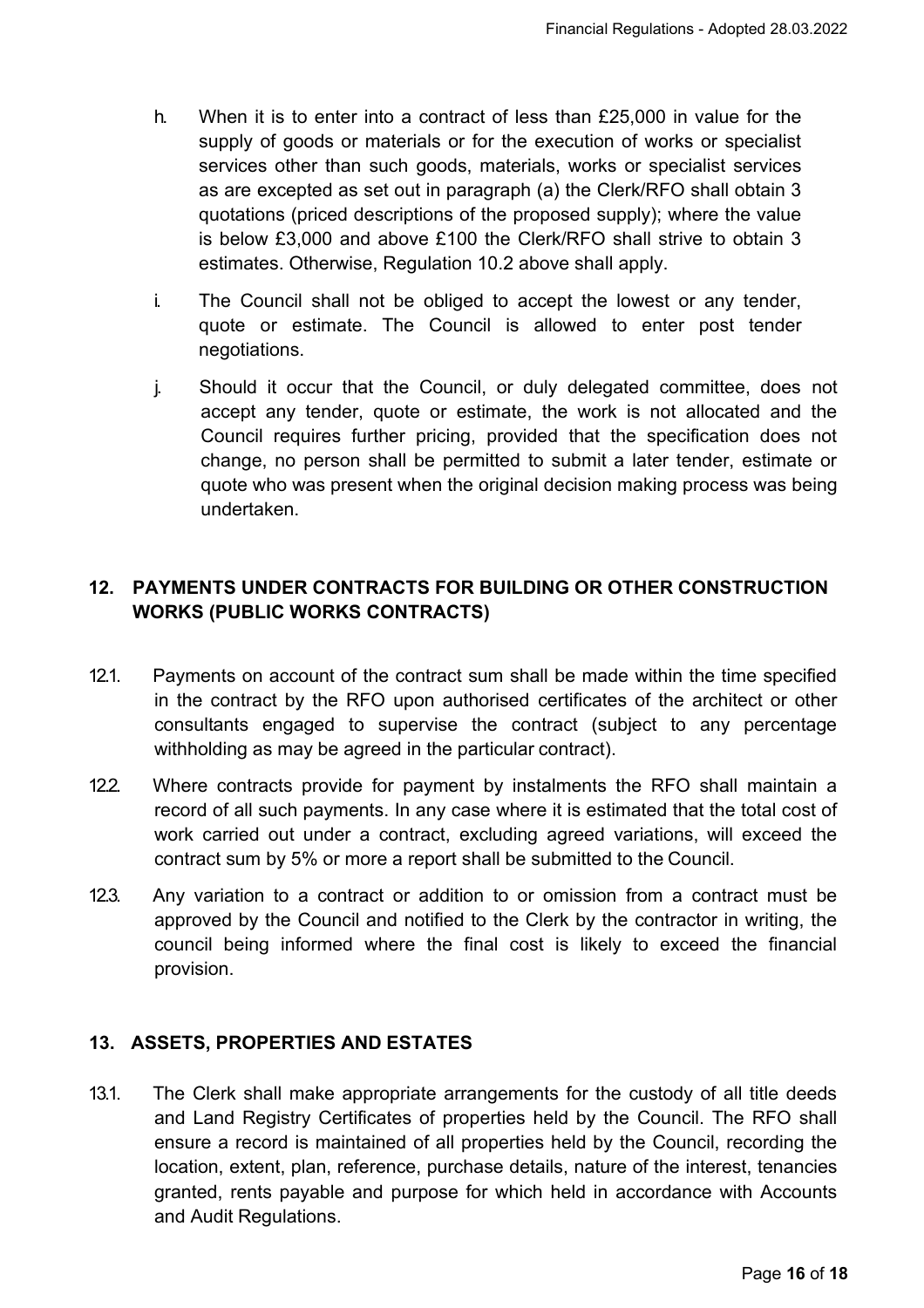- 13.2. No tangible moveable property shall be purchased or otherwise acquired, sold, leased or otherwise disposed of, without the authority of the Council, together with any other consents required by law, save where the estimated value of any one item of tangible movable property does not exceed £250.
- 13.3. No real property (interests in land) shall be sold, leased or otherwise disposed of without the authority of the Council, together with any other consents required by law. In each case a report in writing shall be provided to Council in respect of valuation and surveyed condition of the property (including matters such as planning permissions and covenants) together with a proper business case (including an adequate level of consultation with the electorate).
- <span id="page-16-0"></span>13.4. No real property (interests in land) shall be purchased or acquired without the authority of the full Council. In each case a report in writing shall be provided to Council in respect of valuation and surveyed condition of the property (including matters such as planning permissions and covenants) together with a proper business case (including an adequate level of consultation with the electorate).
- 13.5. The RFO shall ensure that an appropriate and accurate Register of Assets and Investments is kept up to date. The continued existence of tangible assets shown in the Register shall be verified at least annually, possibly in conjunction with a health and safety inspection of assets.

#### **14. INSURANCE**

- 14.1. Following the annual risk assessment (per Regulation 16), the RFO shall effect all insurances and shall negotiate all claims on the Council's insurers.
- 14.2. The RFO shall notify the Council's insurer of all new risks, properties or vehicles which require to be insured and any alterations affecting existing insurances.
- 14.3. The RFO shall keep a record of all insurances affected by the Council and the property and risks covered thereby and annually review it.
- 14.4. The RFO shall be notified of any loss liability or damage or of any event likely to lead to a claim, and shall report these to Council at the next available meeting.
- 14.5. All appropriate members and employees of the Council shall be included in a suitable form of security or fidelity guarantee insurance which shall cover the maximum risk exposure as determined annually by the Council, or duly delegated committee.